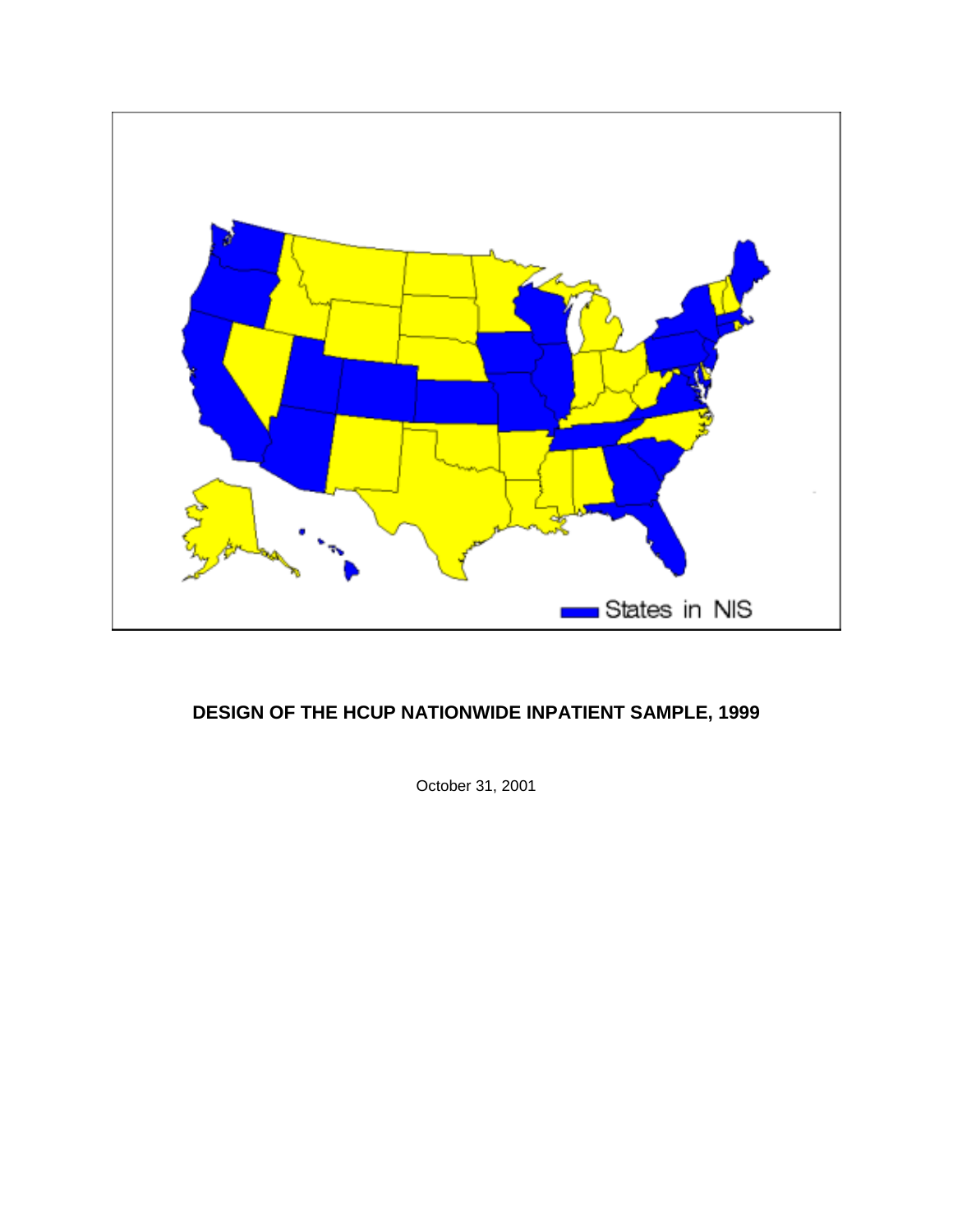## **Tables**

| Table 7. Number of Hospitals in the 1999 Universe, Frame, Sample, Target, and Shortfall by |  |
|--------------------------------------------------------------------------------------------|--|
|                                                                                            |  |
| Table 9. Number of Hospitals in the 1999 Universe, Frame, and Sample for States in the     |  |
|                                                                                            |  |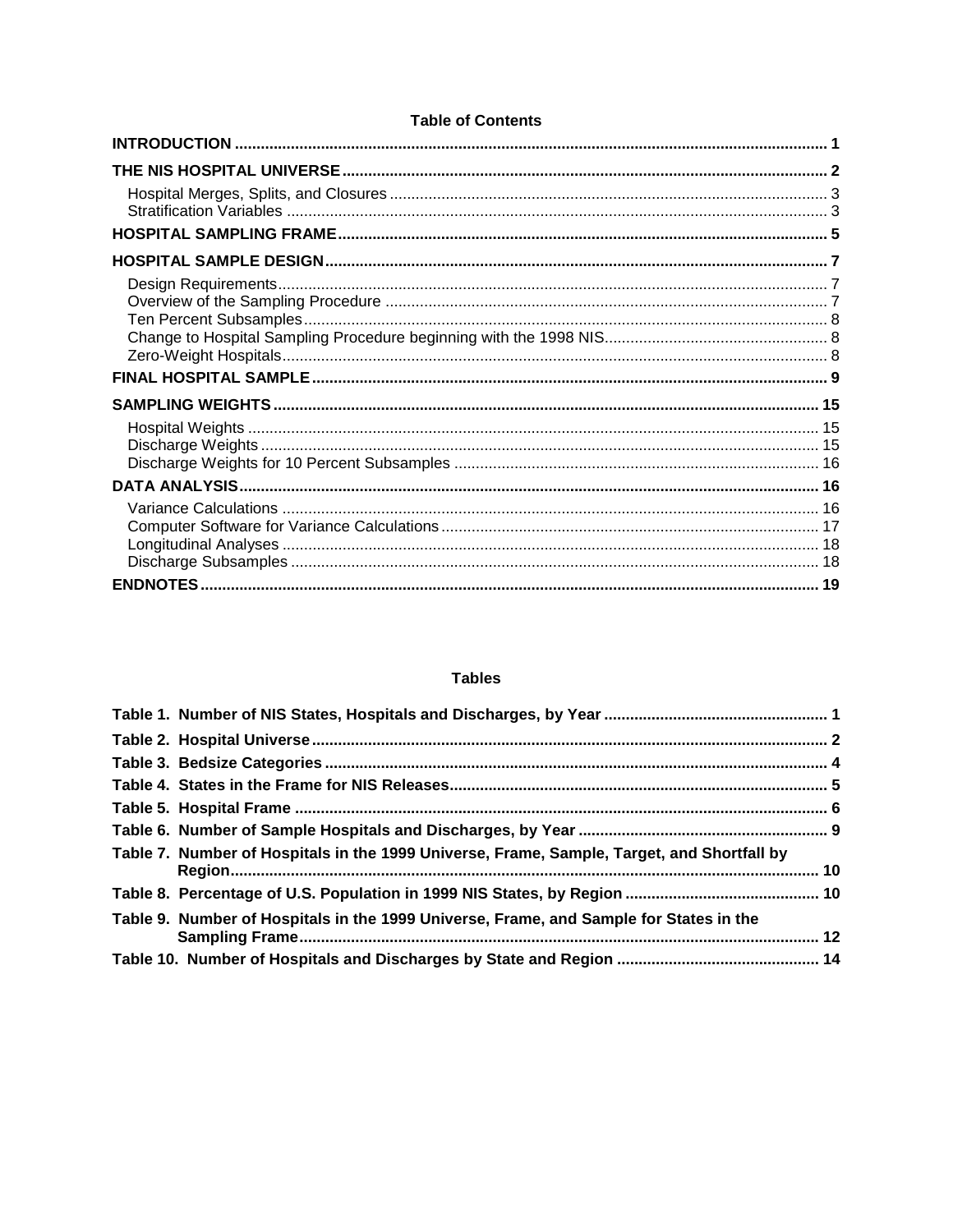# **DESIGN OF THE HCUP NATIONWIDE INPATIENT SAMPLE, 1999**

## **INTRODUCTION**

The Nationwide Inpatient Sample (NIS) of the Healthcare Cost and Utilization Project (HCUP) was developed to provide analyses of hospital utilization, charges and quality of care across the United States. The target universe includes all acute-care discharges from all community hospitals in the United States. The NIS comprises all discharges from a sample of hospitals in this target universe. The 1999 NIS includes data for calendar year 1999. Previous years covered 1988 through 1998. Table 1 shows the number of states, hospitals and discharges in each year.

| <b>Calendar Year</b> | <b>States</b> | <b>Sample Hospitals</b> | <b>Sample</b><br><b>Discharges</b><br>(Millions) |
|----------------------|---------------|-------------------------|--------------------------------------------------|
| 1988-1992            | $8 - 11$      | 758-875                 | $5.2 - 6.2$                                      |
| 1993                 | 17            | 913                     | 6.5                                              |
| 1994                 | 17            | 904                     | 6.4                                              |
| 1995                 | 19            | 938                     | 6.7                                              |
| 1996                 | 19            | 906                     | 6.5                                              |
| 1997                 | 22            | 1012                    | 7.1                                              |
| 1998                 | 22            | 984                     | 6.8                                              |
| 1999                 | 24            | 984                     | 7.2                                              |

## **Table 1. Number of NIS States, Hospitals and Discharges, by Year**

Potential research issues focus on both discharge- and hospital-level outcomes. Discharge outcomes of interest include trends in inpatient treatments with respect to:

- frequency,
- charges,
- lengths of stay,
- effectiveness,
- quality of care,
- appropriateness, and
- access to hospital care.

Hospital outcomes of interest include:

- mortality rates,
- complication rates,
- patterns of care,
- diffusion of technology, and
- trends toward specialization.

These and other outcomes are of interest for the nation as a whole and for policy-relevant inpatient subgroups defined by geographic regions, patient demographics, hospital characteristics, physician characteristics, and pay sources.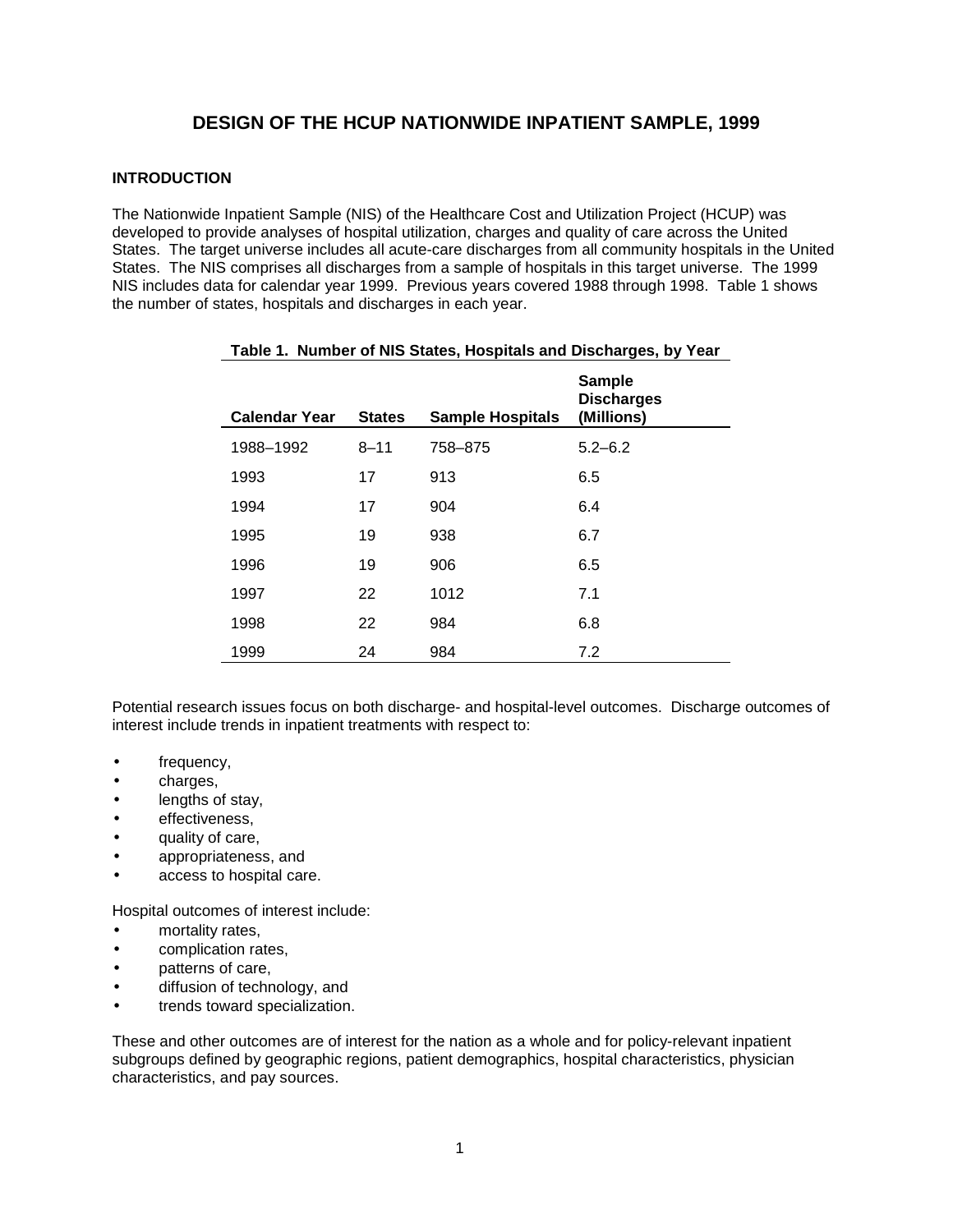This report provides a detailed description of the NIS 1999 sample design, as well as a summary of the resultant hospital sample. Sample weights were developed to obtain national estimates of hospital and inpatient parameters. These weights and other special-use weights are described in detail. Tables include cumulative information for all previous NIS releases to provide a longitudinal view of the database.

#### **THE NIS HOSPITAL UNIVERSE**

The hospital universe is defined by all hospitals located in the U.S. that were open during any part of the calendar year and that were designated as community hospitals in the American Hospital Association (AHA) Annual Survey of Hospitals. For purposes of the NIS, the definition of a community hospital is that used by the AHA: "all nonfederal short-term general and other specialty hospitals, excluding hospital units of institutions." Consequently, Veterans Hospitals and other federal hospitals (Department of Defense and Indian Health Service) are excluded. Beginning with the 1998 NIS, rehabilitation hospitals were excluded from the NIS hospital universe because the type of care provided, and the characteristics of the discharges from these hospitals, were markedly different from other short-term hospitals. Table 2 shows the number of universe hospitals for each year based on the AHA Annual Survey.

| Year | Number of<br><b>Hospitals</b> |
|------|-------------------------------|
| 1988 | 5,607                         |
| 1989 | 5,548                         |
| 1990 | 5,468                         |
| 1991 | 5,412                         |
| 1992 | 5,334                         |
| 1993 | 5,313                         |
| 1994 | 5,290                         |
| 1995 | 5,260                         |
| 1996 | 5,182                         |
| 1997 | 5,113                         |
| 1998 | 4,915                         |
| 1999 | 4,859                         |

**Table 2. Hospital Universe <sup>1</sup>**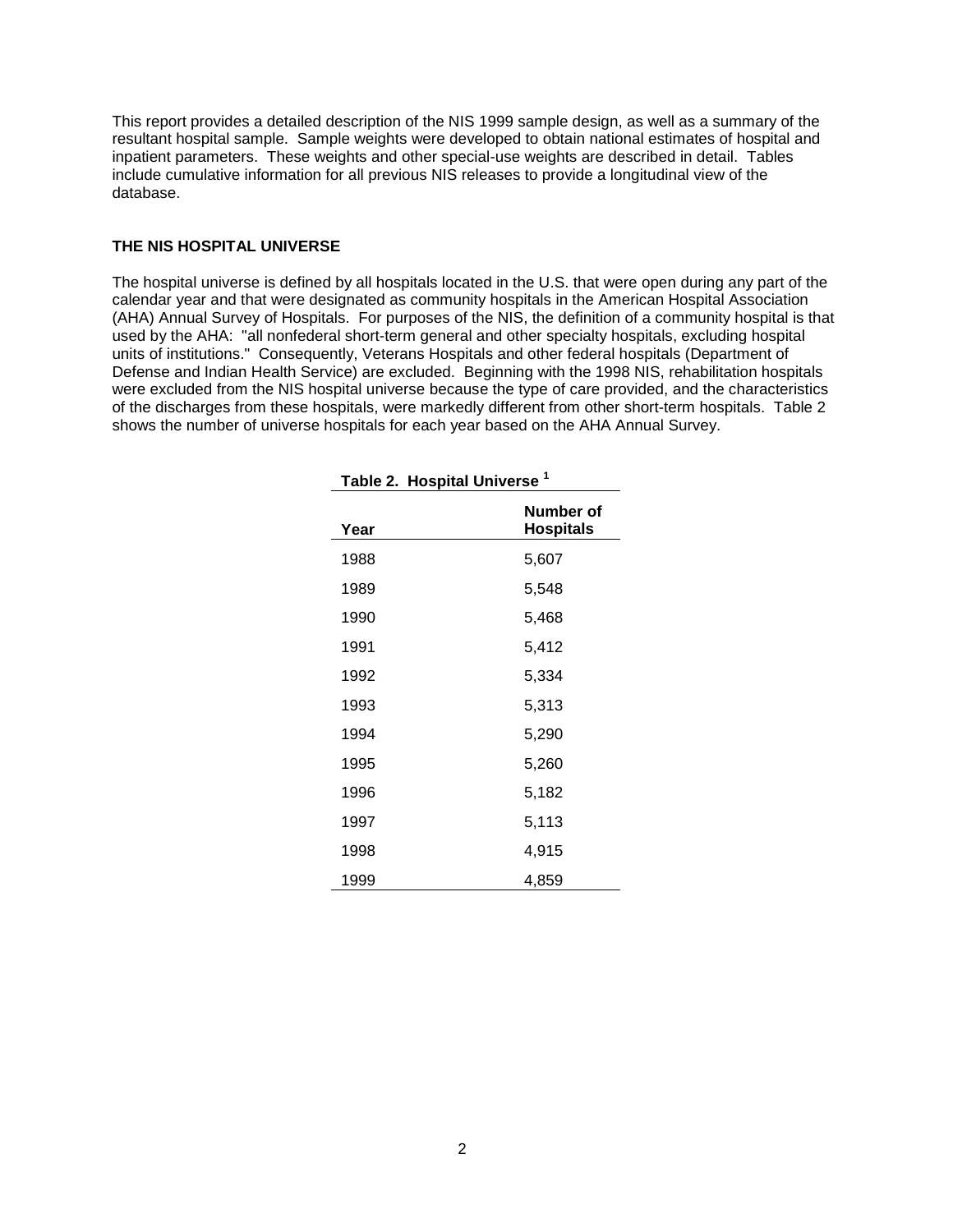## **Hospital Merges, Splits, and Closures**

All U.S. hospital entities that were designated community hospitals in the AHA hospital file, except rehabilitation hospitals, were included in the hospital universe. Therefore, if two or more community hospitals merged to create a new community hospital, the original hospitals and the newly formed hospital were all considered separate hospital entities in the universe for the year of the merge. Likewise, if a community hospital split, the original hospital and all newly created community hospitals were separate entities in the universe for the year of the split. Finally, community hospitals that closed during a year were included as long as they were in operation during some part of the calendar year.

## **Stratification Variables**

The NIS sampling strata were defined based on five hospital characteristics contained in the AHA hospital files. In order to improve the representativeness of the NIS, given the expansion of the number of contributing states, the sampling and weighting strategy was evaluated and revised for the 1998 and future years NIS. This included changes to the definitions of the strata variables. A full description of this process can be found in the report Changes in NIS Sampling and Weighting Strategy for 1998, which will be available later in 2001. A description of the sampling procedures and definitions of strata variables used from 1988 through 1997 can be found in the report: Design of the HCUP Nationwide Inpatient Sample, Release 6. Beginning with the 1998 NIS, the stratification variables were defined as follows:

- 1. Geographic Region Northeast, Midwest, West, and South. This is an important stratification variable because practice patterns have been shown to vary substantially by region. For example, lengths of stay tend to be longer in East Coast hospitals than in West Coast hospitals.
- 2. Control government nonfederal (public), private not-for-profit (voluntary) and private investorowned (proprietary). These types of hospitals tend to have different missions and different responses to government regulations and policies. When there were enough hospitals of each type to allow it, hospitals were stratified as public, voluntary, and proprietary. This stratification was used for southern rural, southern urban nonteaching, and western urban nonteaching hospitals. For smaller strata – the north central rural and western rural hospitals – a collapsed stratification of public versus private was used, with the voluntary and proprietary hospitals combined to form a single 'private' category. For all other combinations of region, location and teaching status, no stratification based on control was advisable given the number of hospitals in these cells.
- 3. Location urban or rural. Government payment policies often differ according to this designation. Also, rural hospitals are generally smaller and offer fewer services than urban hospitals.
- 4. Teaching Status teaching or nonteaching. The missions of teaching hospitals differ from nonteaching hospitals. In addition, financial considerations differ between these two hospital groups. Currently, the Medicare DRG payments are uniformly higher to teaching hospitals than to nonteaching hospitals. A hospital is considered to be a teaching hospital if it has an AMAapproved residency program, is a member of the Council of Teaching Hospitals (COTH) or has a ratio of full-time equivalent interns and residents to beds of .25 or higher.
- 5. Bed size small, medium, and large. Bed size categories are based on hospital beds, and are specific to the hospital's region, location and teaching status, as shown in Table 3.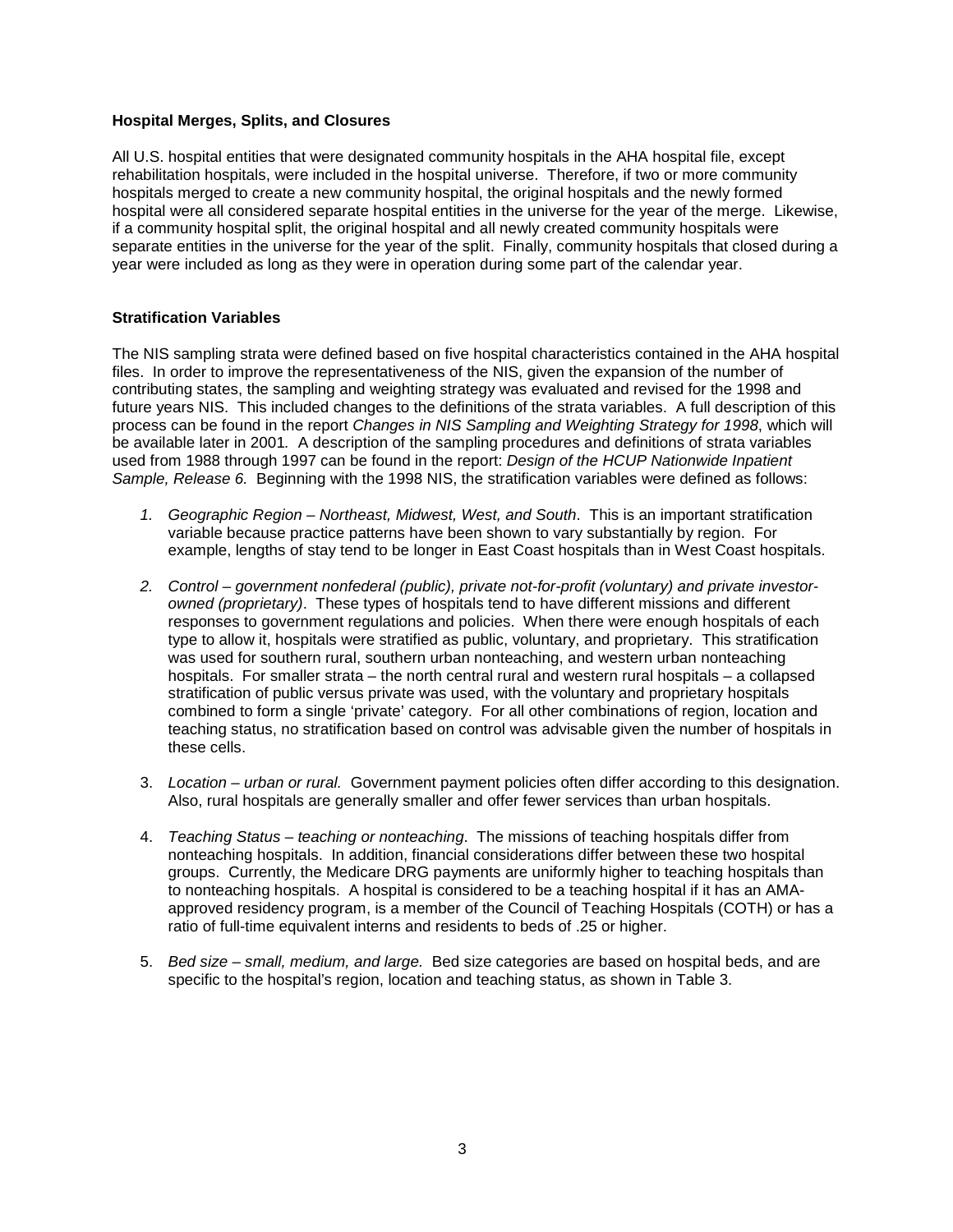| <b>Location and</b>    |                  | <b>Hospital Bed size</b> |        |  |  |  |
|------------------------|------------------|--------------------------|--------|--|--|--|
| <b>Teaching Status</b> |                  |                          |        |  |  |  |
|                        | <b>Small</b>     | <b>Medium</b>            | Large  |  |  |  |
|                        | <b>NORTHEAST</b> |                          |        |  |  |  |
| Rural                  | $1 - 49$         | 50-99                    | $100+$ |  |  |  |
| Urban, nonteaching     | $1 - 124$        | 125-199                  | $200+$ |  |  |  |
| Urban, teaching        | $1 - 249$        | 250-424                  | $425+$ |  |  |  |
|                        | <b>MIDWEST</b>   |                          |        |  |  |  |
| Rural                  | $1 - 29$         | 30-49                    | $50+$  |  |  |  |
| Urban, nonteaching     | $1 - 74$         | 75-174                   | $175+$ |  |  |  |
| Urban, teaching        | $1 - 249$        | 250-374                  | $375+$ |  |  |  |
|                        | <b>SOUTH</b>     |                          |        |  |  |  |
| Rural                  | $1 - 39$         | 40-74                    | $75+$  |  |  |  |
| Urban, nonteaching     | $1 - 99$         | 100-199                  | $200+$ |  |  |  |
| Urban, teaching        | $1 - 249$        | 250-449                  | $450+$ |  |  |  |
|                        | <b>WEST</b>      |                          |        |  |  |  |
| Rural                  | $1 - 24$         | 25-44                    | $45+$  |  |  |  |
| Urban, nonteaching     | $1 - 99$         | 100-174                  | $175+$ |  |  |  |
| Urban, teaching        | 1-199            | 200-324                  | $325+$ |  |  |  |

#### **Table 3. Bed Size Categories, by Region**

The bed size cutoff points were chosen so that approximately one-third of the hospitals in a given region, location and teaching status combination would be in each bed size category (small, medium or large). Different cutoff points for rural, urban nonteaching, and urban teaching hospitals were used because hospitals in those categories tend to be small, medium, and large, respectively. For example, a medium-sized teaching hospital would be considered a rather large rural hospital. Further, the size distribution is different among regions for each of the urban/teaching categories. For example, teaching hospitals tend to be smaller in the West than they are in the South. Using differing cutoff points in this manner avoids strata with small numbers of hospitals in them.

Rural hospitals were not split according to teaching status, because rural teaching hospitals were rare. For example, in 1999 there were only 63 rural teaching hospitals, a little over 1% of the total hospital universe. The bed size categories were defined within location and teaching status because they would otherwise have been redundant. Rural hospitals tend to be small; urban nonteaching hospitals tend to be medium-sized; and urban teaching hospitals tend to be large. Yet it was important to recognize gradations of size within these types of hospitals. For example,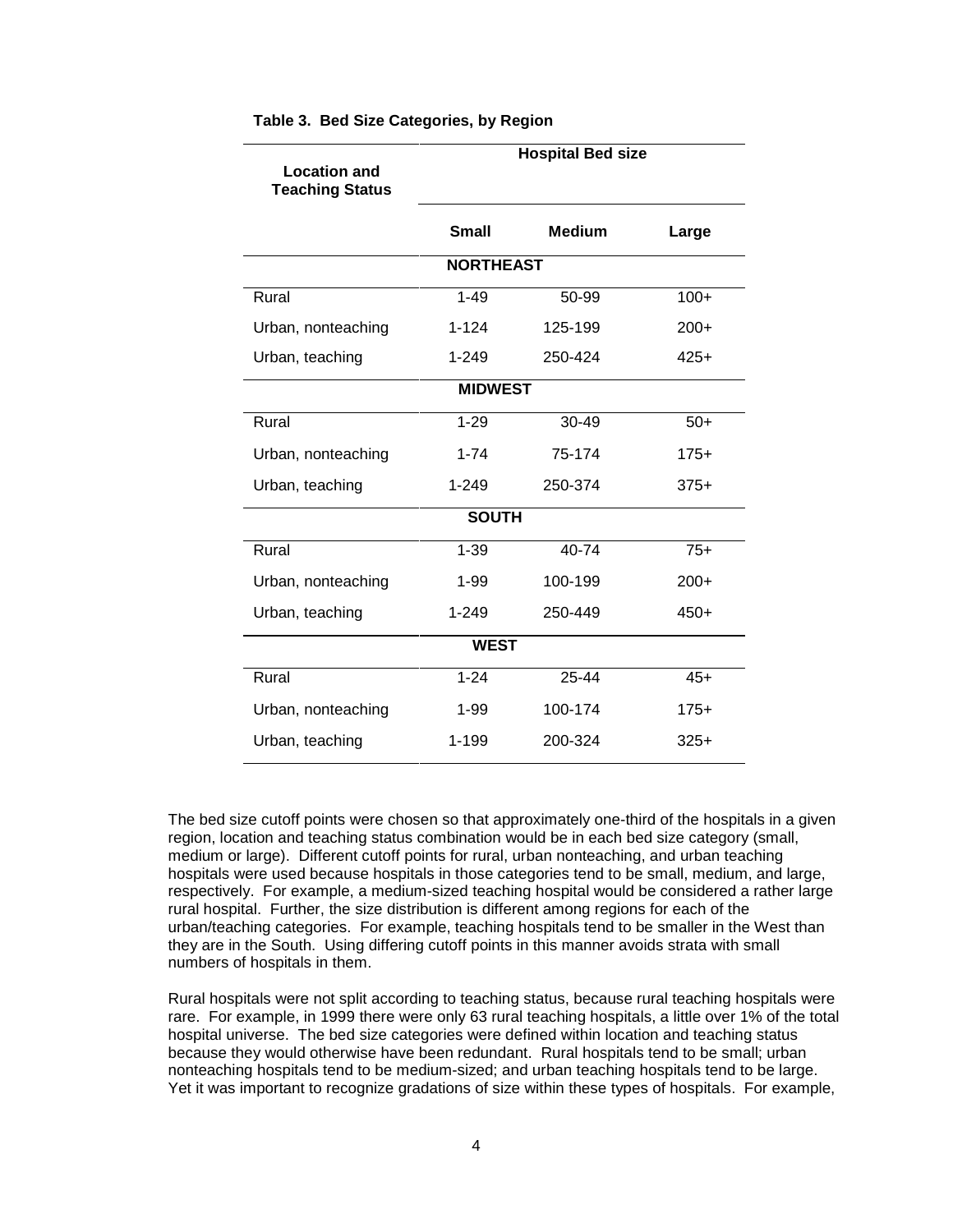in serving rural discharges, the role of "large" rural hospitals (particularly rural referral centers) often differs from the role of "small" rural hospitals.

To further ensure geographic representativeness, implicit stratification variables included state and threedigit zip code (the first three digits of the hospital's five-digit zip code). The hospitals were sorted according to these variables prior to systematic random sampling.

#### **HOSPITAL SAMPLING FRAME**

The *universe* of hospitals was established as all community hospitals located in the U.S. with the exception, beginning in 1998, of rehabilitation hospitals. However, it was not feasible to obtain and process all-payer discharge data from a random sample of the entire universe of hospitals because it would have been too costly to obtain data from individual hospitals, and it would have been too burdensome to process each hospital's unique data structure.

Therefore, the NIS sampling frame was constructed from the subset of universe hospitals that released their discharge data for research use. Two sources for all-payer discharge data were state agencies and private data organizations, primarily state hospital associations. At the time the 1999 sample was drawn, the Agency for Healthcare Research and Quality (AHRQ) had agreements with 24 data sources that maintain statewide, all-payer discharge data files to include their data in the HCUP databases. Prior years of HCUP included fewer states, as shown in Table 4.

| Years     | <b>States in the Frame</b>                                                                  |
|-----------|---------------------------------------------------------------------------------------------|
| 1988      | California, Colorado, Florida, Iowa, Illinois,<br>Massachusetts, New Jersey, and Washington |
| 1989-1992 | Add Arizona, Pennsylvania, and Wisconsin                                                    |
| 1993      | Add Connecticut, Kansas, Maryland, New York,<br>Oregon, South Carolina                      |
| 1994      | No new additions                                                                            |
| 1995      | Add Missouri, Tennessee                                                                     |
| 1996      | No new additions                                                                            |
| 1997      | Add Georgia, Hawaii, and Utah                                                               |
| 1998      | No new additions                                                                            |
| 1999      | Add Maine, Virginia                                                                         |

#### **Table 4. States in the Frame for NIS Releases**

The list of the entire frame of hospitals was composed of all AHA community hospitals in each of the frame states that could be matched to the discharge data provided to HCUP. If an AHA community hospital could not be matched to the discharge data provided by the data source, it was eliminated from the sampling frame (but not from the target universe). Further restrictions were put on the sampling frames for Georgia, Hawaii, Illinois, South Carolina, Missouri, and Tennessee.

The Illinois Health Care Cost Containment Council stipulated that no more than 40 percent of the discharges provided by Illinois could be included in the database for any calendar quarter. Consequently, a systematic random sample of 70 percent of Illinois hospitals was drawn for the 1999 NIS sampling frame. This prevented the NIS sample from including more than 40 percent of Illinois discharges.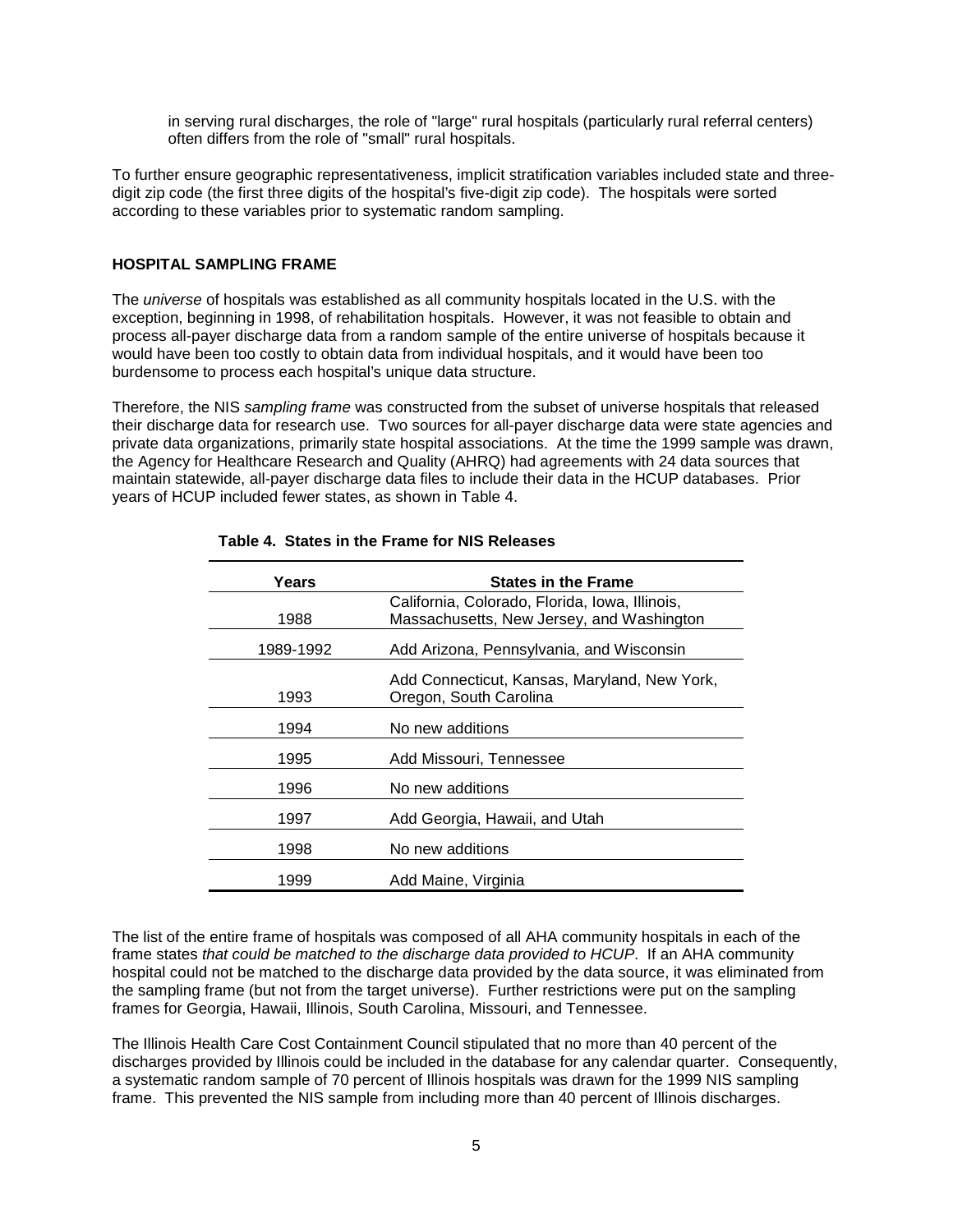Georgia, Hawaii, South Carolina and Tennessee stipulated that only hospitals that appear in sampling strata with two or more hospitals from the state were to be included in the NIS. Due to this restriction, one Georgia hospital, three Hawaii hospitals, and four South Carolina hospitals were excluded from the 1999 NIS sampling frame. All hospitals from Tennessee were in strata with at least two hospitals, and thus all remained in the sampling frame. Two additional South Carolina hospitals, although in sampling strata with other hospitals, were removed from the sampling frame due to unique characteristics that would make them identifiable. After these restrictions were applied, the 1999 sampling frame included 152 Georgia hospitals, 16 Hawaii hospitals, 54 South Carolina hospitals and 107 Tennessee hospitals.

Missouri stipulated that only hospitals that had signed releases for public use should be included in the NIS. For 1999, thirty-three Missouri hospitals signed releases for confidential use only. These hospitals were excluded from the sampling frame, leaving 73 hospitals in the 1999 frame.

The number of frame hospitals for each year is shown in Table 5.

| Table 5. Hospital Frame        |       |  |  |  |  |
|--------------------------------|-------|--|--|--|--|
| Number of<br>Hospitals<br>Year |       |  |  |  |  |
| 1988                           | 1,247 |  |  |  |  |
| 1989                           | 1,658 |  |  |  |  |
| 1990                           | 1,620 |  |  |  |  |
| 1991                           | 1,604 |  |  |  |  |
| 1992                           | 1,591 |  |  |  |  |
| 1993                           | 2,168 |  |  |  |  |
| 1994                           | 2,135 |  |  |  |  |
| 1995                           | 2,284 |  |  |  |  |
| 1996                           | 2,268 |  |  |  |  |
| 1997                           | 2,452 |  |  |  |  |
| 1998                           | 2,438 |  |  |  |  |
| 1999                           | 2,520 |  |  |  |  |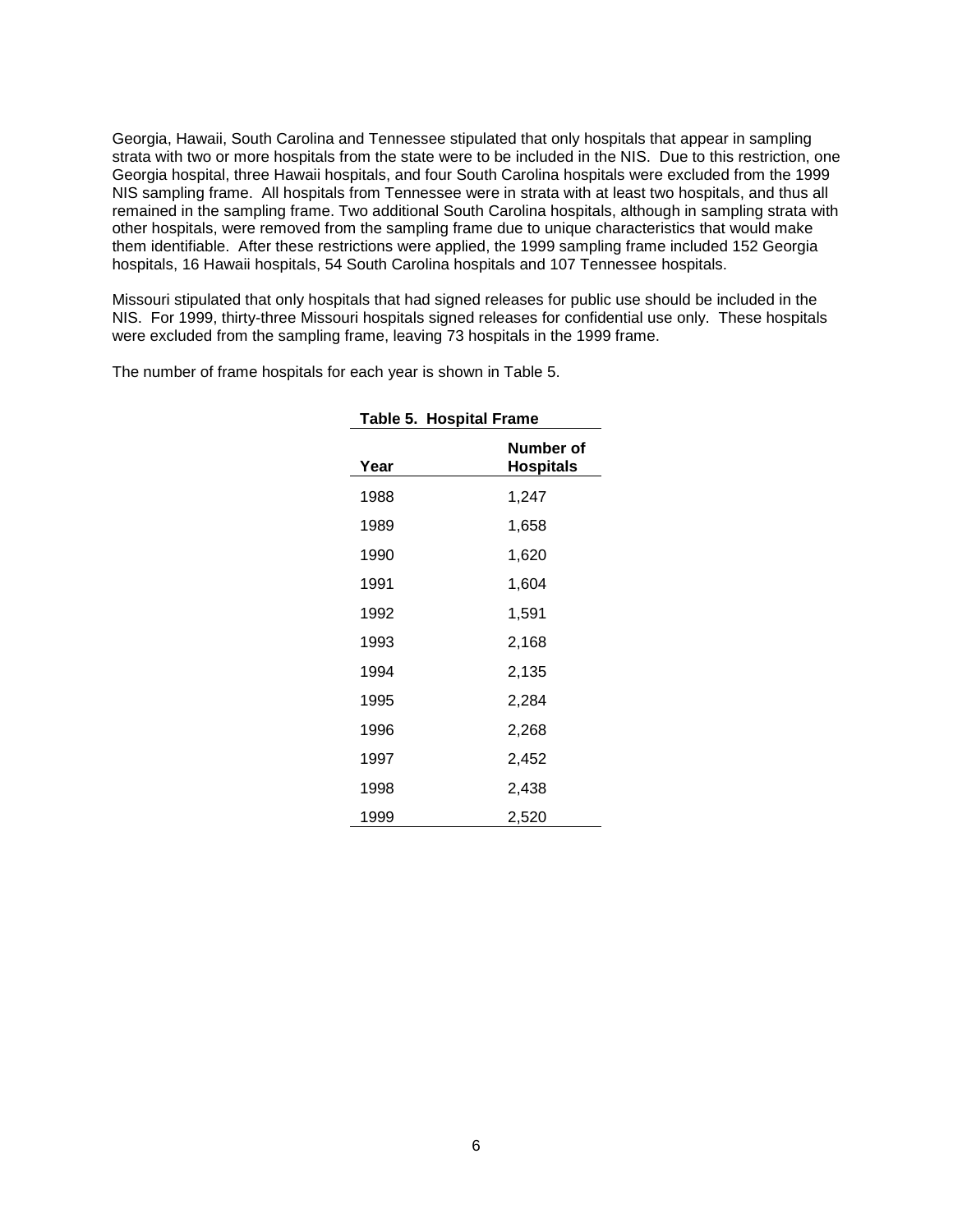## **HOSPITAL SAMPLE DESIGN**

#### **Design Requirements**

The NIS is a stratified probability sample of hospitals in the frame, with sampling probabilities calculated to select 20 percent of the universe contained in each stratum. The overall objective was to select a sample of hospitals generalizable to the target universe, which includes hospitals outside the frame (i.e., having zero probability of selection). Moreover, this sample was to be geographically dispersed, yet drawn from the subset of states with inpatient discharge data that agreed to provide such data to the project.

It should be possible, for example, to estimate DRG-specific average lengths of stay over all U.S. hospitals using weighted average lengths of stay, based on averages or regression estimates from the NIS. Ideally, relationships among outcomes and their correlates estimated from the NIS should generally hold across all U.S. hospitals. However, since only 24 states contributed data to this 1999 release, some estimates may differ from estimates from comparative data sources. When possible, estimates based on the NIS should be checked against national benchmarks, such as Medicare data or data from the National Hospital Discharge Survey to determine the appropriateness of the NIS for specific analyses.

The target sample size was 20 percent of the total number of community hospitals in the U.S. for 1999. This sample size was determined by AHRQ based on their experience with similar research databases.

Alternative stratified sampling allocation schemes were considered. However, allocation proportional to the number of hospitals is preferred for several reasons:

- AHRQ researchers wanted a simple, easily understood sampling methodology. It was an appealing idea that the NIS sample could be a "miniaturization" of the universe of hospitals (with the obvious geographical limitations imposed by data availability).
- AHRQ statisticians considered other optimal allocation schemes, including sampling hospitals with probabilities proportional to size (number of discharges), and they concluded that sampling with probability proportional to the number of hospitals was preferable. Even though it was recognized that the approach chosen would not be as efficient, the extremely large sample sizes yield good estimates. Furthermore, because the data are to be used for purposes other than producing national estimates, (e.g., regression modeling), it is critical that all hospital types, including small hospitals, are adequately represented.

## **Overview of the Sampling Procedure**

Once the universe of hospitals was stratified, up to 20 percent of the total number of U.S. hospitals was randomly selected within each stratum. If too few frame hospitals were in the stratum, then all frame hospitals were selected for the NIS, subject to sampling restrictions specified by states. To simplify variance calculations, at least two hospitals were drawn from each stratum. If fewer than two frame hospitals were contained in a stratum, then that stratum was merged with an "adjacent" stratum containing hospitals with similar characteristics.

A systematic random sample was drawn from each stratum, after sorting hospitals by state within each stratum, then by the three-digit zip code (the first three digits of the hospital's five-digit zip code) within each state, and then by a random number within each three-digit zip code. These sorts ensured further geographic generalizability of hospitals within the frame states, and random ordering of hospitals within three-digit zip codes.

Generally, three-digit zip codes that are near in value are geographically near within a state. Furthermore, the U.S. Postal Service locates regional mail distribution centers at the three-digit level. Thus, the boundaries tend to be a compromise between geographic size and population size.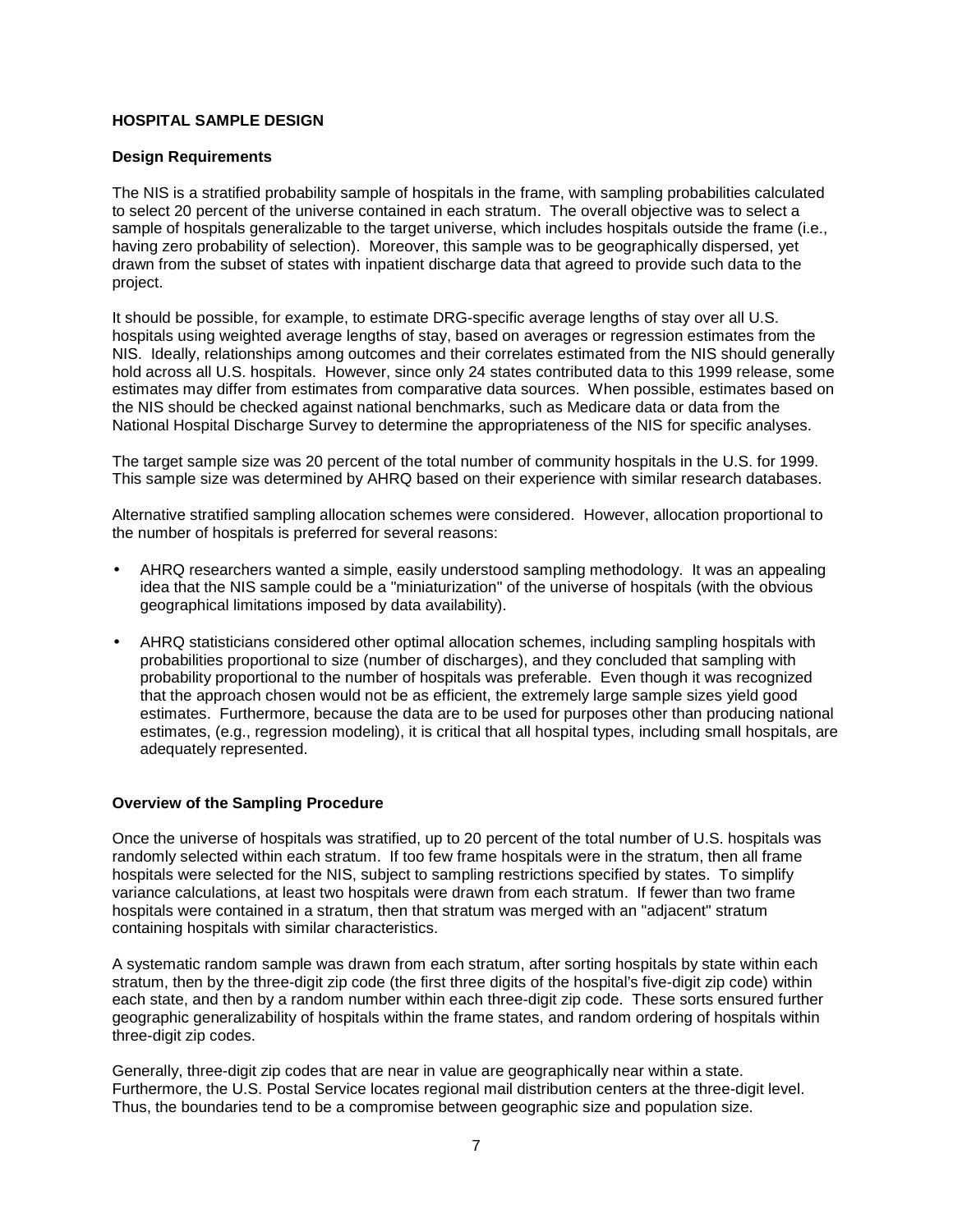## **Ten Percent Subsamples**

Two nonoverlapping 10 percent subsamples of discharges were drawn from the NIS file for each year. The subsamples were selected by drawing every tenth discharge starting with two different starting points (randomly selected between 1 and 10). Having a different starting point for each of the two subsamples guaranteed that they would not overlap. Discharges were sampled so that 10 percent of each hospital's discharges in each quarter were selected for each of the subsamples. The two samples can be combined to form a single, generalizable 20 percent subsample of discharges.

## **Change to Hospital Sampling Procedure beginning with the 1998 NIS**

Beginning with the 1998 NIS sampling procedures, all frame hospitals within a stratum have an equal probability of selection for the sample, regardless of whether they had been in prior NIS samples. This deviates from the procedure used for earlier samples, which maximized the longitudinal component of the NIS series.

Further description of the sampling procedures for earlier releases of the NIS can be found in the report: Design of the HCUP Nationwide Inpatient Sample, Release 6. For a description of the development of the new sample design for the 1998 NIS and later, see the report: Changes in NIS Sampling and Weighting Strategy for 1998.

## **Zero-Weight Hospitals**

Beginning with the 1993 NIS, the NIS samples no longer contain no zero-weight hospitals. For a description of zero-weight hospitals in the 1998-1992 samples, see the report: Design of the HCUP Nationwide Inpatient Sample, Release 1.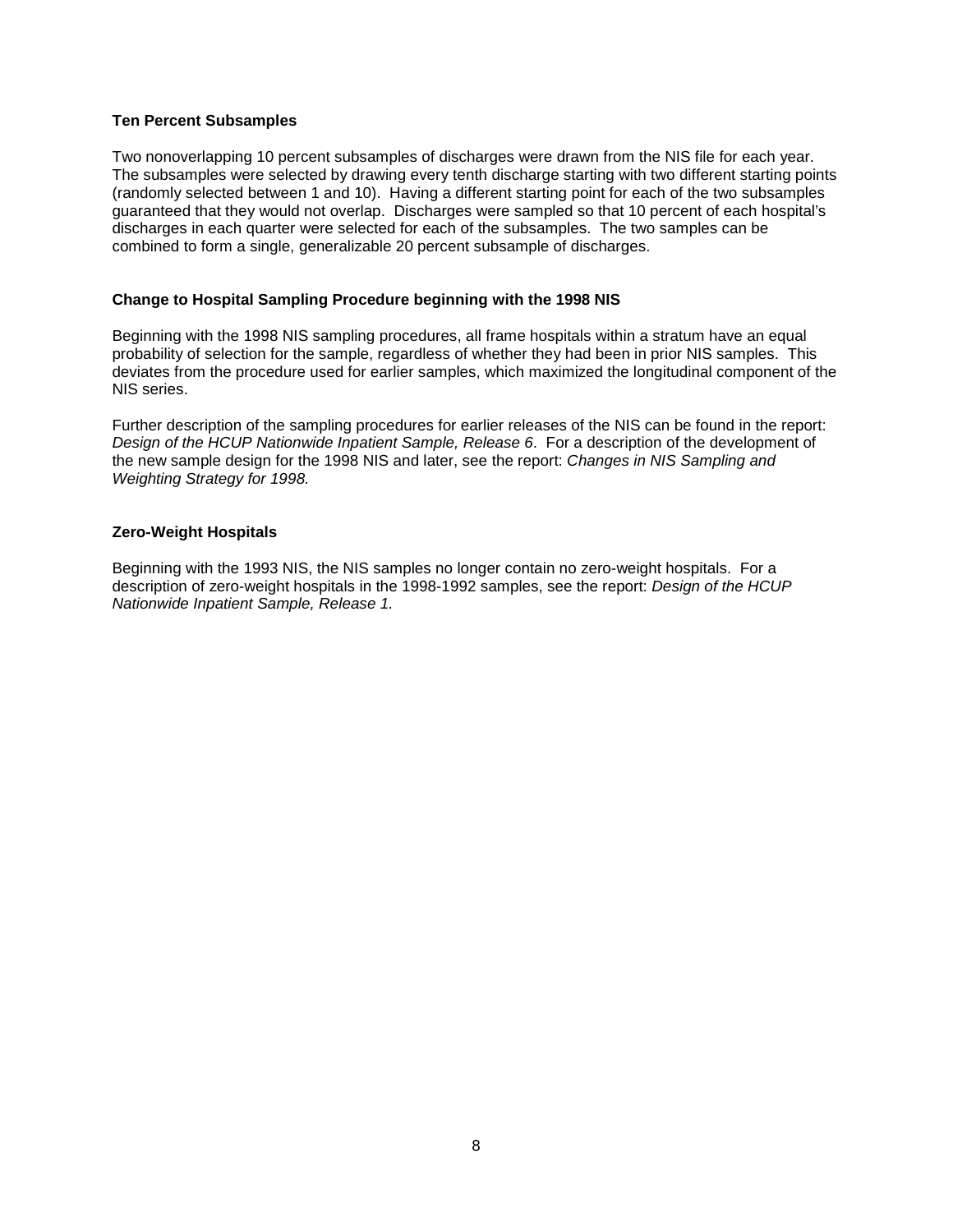## **FINAL HOSPITAL SAMPLE**

Table 6 shows the annual numbers of hospitals and discharges in each year of the NIS. For the 1988- 1992 NIS, zero-weight hospitals were maintained to provide a longitudinal sample, so figures are presented for both the regular NIS sample and the total sample.

| <b>Regular Sample</b> |                                      |                                |                                      | <b>Total Sample</b>                   |
|-----------------------|--------------------------------------|--------------------------------|--------------------------------------|---------------------------------------|
| Year                  | <b>Number of</b><br><b>Hospitals</b> | Number of<br><b>Discharges</b> | <b>Number of</b><br><b>Hospitals</b> | <b>Number of</b><br><b>Discharges</b> |
| 1988                  | 758                                  | 5,242,904                      | 759                                  | 5,265,756                             |
| 1989                  | 875                                  | 6,067,667                      | 882                                  | 6,110,064                             |
| 1990                  | 861                                  | 6,156,638                      | 871                                  | 6,268,515                             |
| 1991                  | 847                                  | 5,984,270                      | 859                                  | 6,156,188                             |
| 1992                  | 838                                  | 6,008,001                      | 856                                  | 6,195,744                             |
| 1993                  | 913                                  | 6,538,976                      | ۰                                    |                                       |
| 1994                  | 904                                  | 6,385,011                      |                                      |                                       |
| 1995                  | 938                                  | 6,714,935                      |                                      |                                       |
| 1996                  | 906                                  | 6,542,069                      |                                      |                                       |
| 1997                  | 1,012                                | 7,148,420                      |                                      |                                       |
| 1998                  | 984                                  | 6,827,350                      |                                      |                                       |
| 1999                  | 984                                  | 7,198,929                      |                                      |                                       |

#### **Table 6. Number of Sample Hospitals and Discharges, by Year**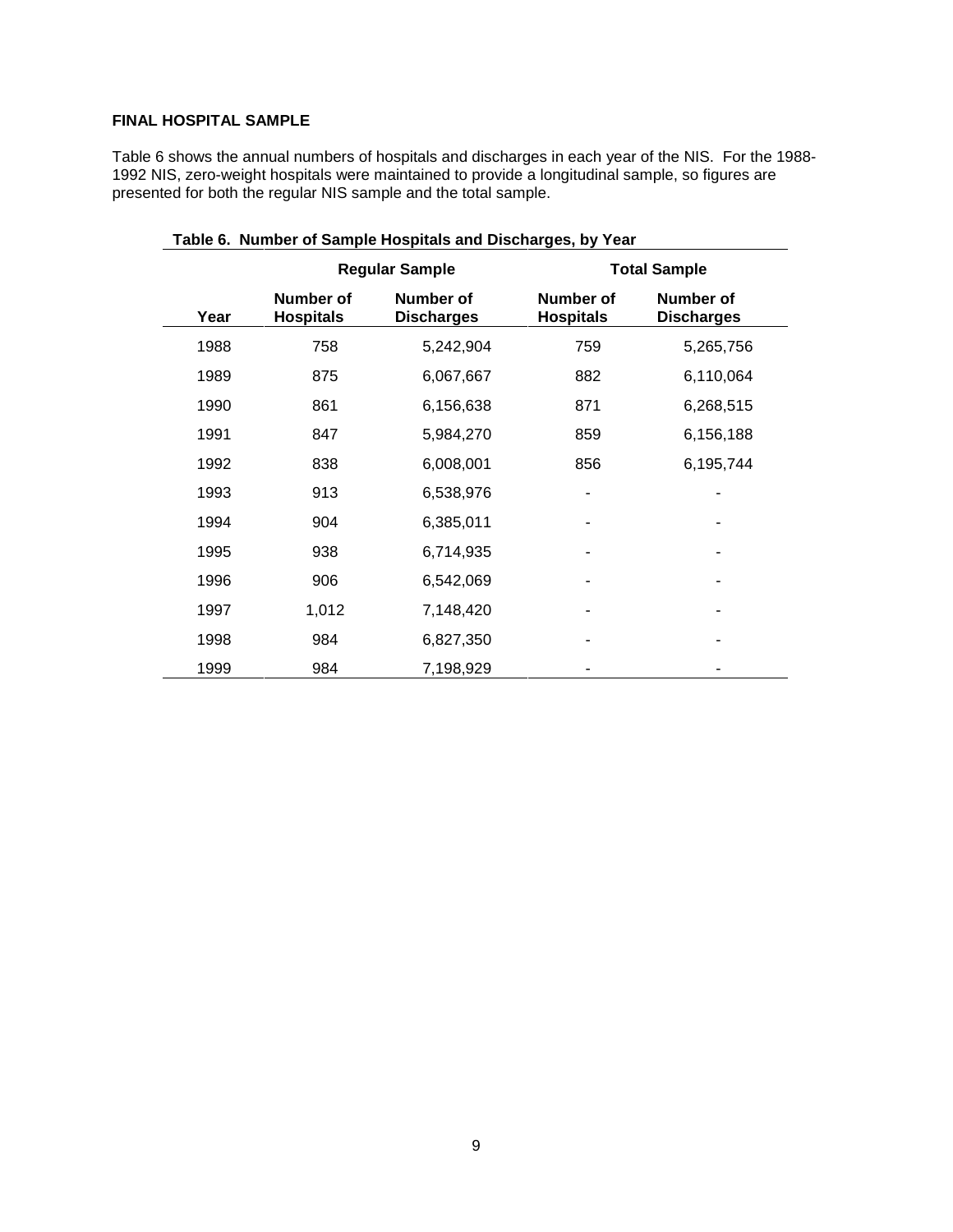Table 7 shows a summary of the 1999 NIS hospital sample by geographic region. For each geographic region, Table 7 shows the number of:

- universe hospitals (Universe),
- frame hospitals (Frame),
- target hospitals (Target  $= 20$  percent of the universe),
- sampled hospitals (Sample), and
- shortfall hospitals (Shortfall = Target Sample).

|                            |  | Table 7. Number of Hospitals in the 1999 Universe, Frame, Target, Sample and |  |  |
|----------------------------|--|------------------------------------------------------------------------------|--|--|
| <b>Shortfall by Region</b> |  |                                                                              |  |  |

| Hospital<br><b>Region</b> | <b>Universe</b> | <b>Frame</b> | % of<br>Universe in<br><b>Frame</b> | Target | <b>Sample</b> | <b>Shortfall</b> |
|---------------------------|-----------------|--------------|-------------------------------------|--------|---------------|------------------|
| <b>Northeast</b>          | 679             | 613          | 90.3%                               | 136    | 138           | -2               |
| Midwest                   | 1407            | 568          | 40.4%                               | 282    | 286           | -4               |
| South                     | 1861            | 637          | 34.2%                               | 373    | 370           | 3                |
| West                      | 912             | 702          | 77.0%                               | 183    | 190           | $-7$             |
| Total                     | 4,859           | 2,520        | 51.9%                               | 972    | 984           | $-12$            |

For example, in 1999 the Northeast region contained 679 hospitals in the universe. It also contained 613 hospitals in the frame, of which 138 hospitals were drawn for the sample. This was two more than the target sample size of 136 hospitals. In the south, there was a shortfall of 3 hospitals indicating that the frame did not provide an adequate number of hospitals to reach the target sample size.

Table 8 shows a summary of the estimated population on July 1, 1999, of the U.S., and of states in the 1999 NIS, by geographic region, based on U.S. Census Bureau population estimates released on the Internet on December 29, 1999. For each geographic region Table 8 shows:

- the estimated U.S. population on July 1, 1999,
- the estimated population on July 1, 1999, of states in the 1999 NIS, and
- the percentage of estimated U.S. population included in states in the 1999 NIS.

**Table 8. Percentage of U.S. Population in 1999 NIS States, by Region** 

| Region    | <b>Estimated U.S.</b><br><b>Population</b> | <b>Population of</b><br>1999 NIS States | % of U.S.<br><b>Population in</b><br>1999 NIS States |
|-----------|--------------------------------------------|-----------------------------------------|------------------------------------------------------|
| Northeast | 51,829,962                                 | 49,044,269                              | 94.6%                                                |
| Midwest   | 63,242,284                                 | 28,370,619                              | 44.9%                                                |
| South     | 96,468,455                                 | 44,313,301                              | 45.9%                                                |
| West      | 61,150,112                                 | 54,367,434                              | 88.9%                                                |
| Total     | 272,690,813                                | 176,095,623                             | 64.6%                                                |

For example, the estimated population of the Northeast region on July 1, 1999 was 51,829,962. The estimated population on July 1, 1999, of states in the Northeast region that were included in the 1999 NIS was 49,044,269. This represents 94.6% of the total Northeast region population. The percentage of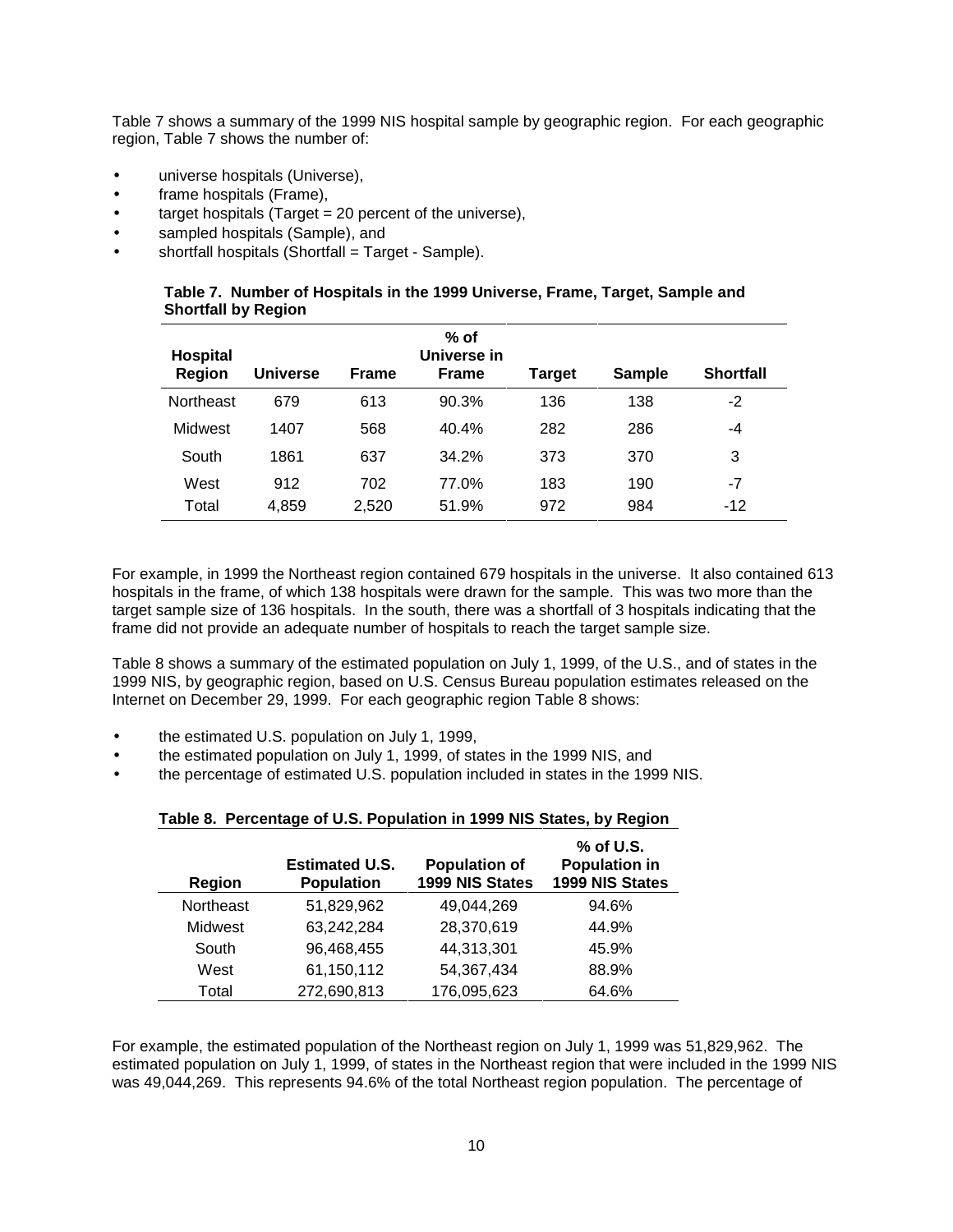estimated U.S population included in states in the 1999 NIS was almost as high in the West (88.9%), but was lower in the South (45.9%) and Midwest (44.9%).

Table 9 shows the number of hospitals in the universe, frame, and sample for each state in the sampling frame for 1999. The difference between the universe and the frame represents the difference in the number of community hospitals in the 1999 AHA Annual Survey of Hospitals and the number of community hospitals for which data were supplied to HCUP in all states except Georgia, Hawaii, Illinois, Missouri and South Carolina.

- The number of hospitals in the Georgia frame is one less than the Georgia universe. One hospital was excluded because of sampling restrictions stipulated by Georgia.
- The number of hospitals in the Hawaii frame is six less than the Hawaii universe. Three hospitals were excluded because of sampling restrictions stipulated by Hawaii, and three hospitals identified in AHA data were not included in the data supplied to HCUP.
- The number of hospitals in the Illinois frame was randomly reduced to approximately 70 percent of the hospitals in the Illinois universe in order to comply with the agreement with the data source concerning the restriction on the number of Illinois discharges.
- The number of hospitals in the Missouri frame is forty-six less than the Missouri universe. Thirtythree hospitals were excluded because they signed release for confidential use only, and thirteen hospitals identified in AHA data were not included in the data supplied to HCUP.
- The number of hospitals in the South Carolina frame is eight less than the South Carolina universe. Six hospitals were excluded because of sampling restrictions stipulated by South Carolina, and two hospitals identified in AHA data were not included in the data supplied to HCUP.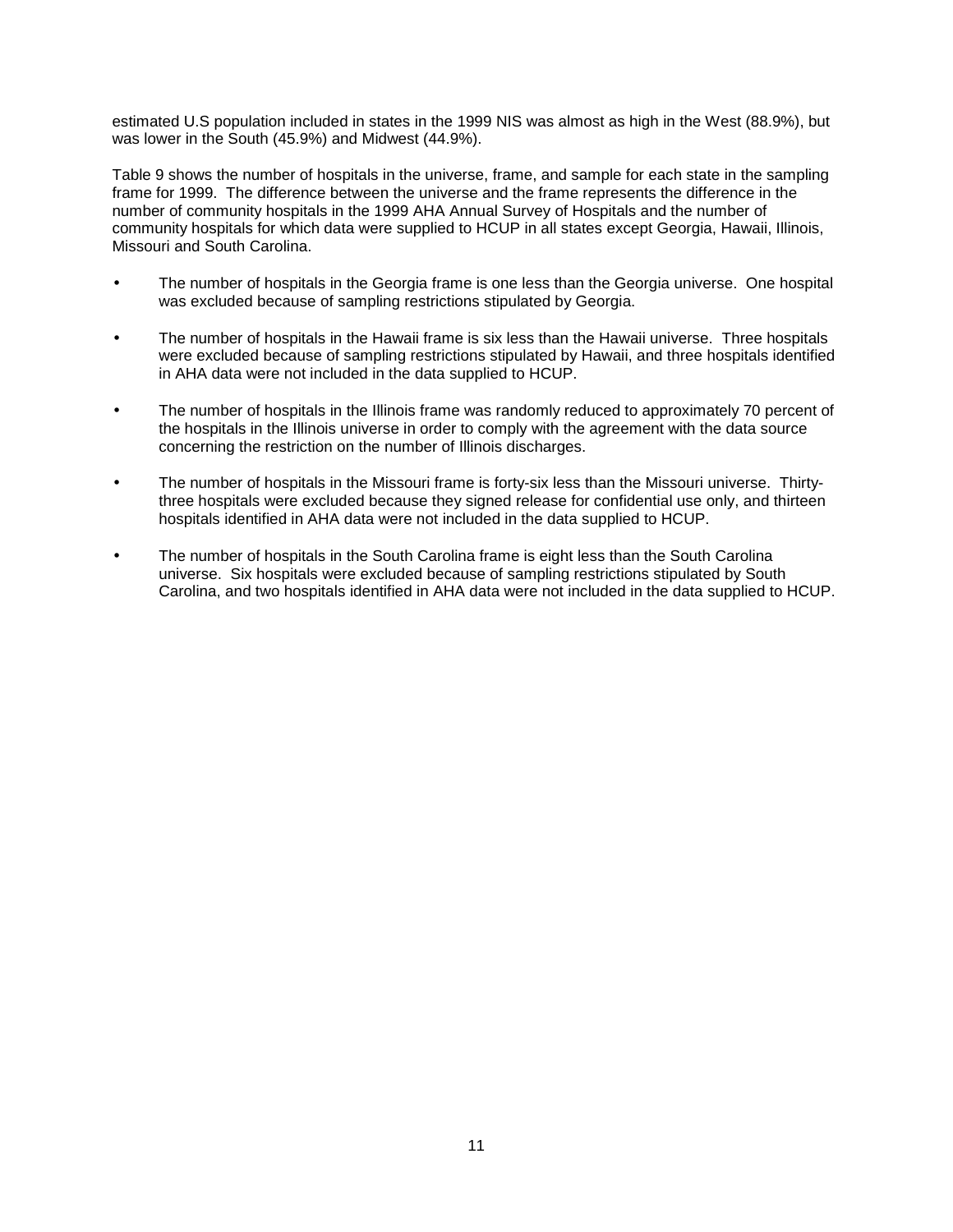| <b>STATE</b> | <b>Hospital</b><br><b>Universe</b> | <b>Frame</b><br><b>Size</b> | <b>Sample</b> |
|--------------|------------------------------------|-----------------------------|---------------|
| AΖ           | 58                                 | 55                          | 13            |
| CA           | 390                                | 384                         | 95            |
| CO           | 65                                 | 65                          | 18            |
| <b>CT</b>    | 34                                 | 31                          | 6             |
| <b>FL</b>    | 195                                | 192                         | 98            |
| GA           | 153                                | 152                         | 100           |
| HI           | 22                                 | 16                          | 4             |
| IA           | 115                                | 115                         | 54            |
| IL           | 195                                | 136                         | 70            |
| KS           | 135                                | 122                         | 58            |
| MA           | 72                                 | 68                          | 15            |
| <b>MD</b>    | 48                                 | 47                          | 23            |
| <b>ME</b>    | 36                                 | 34                          | 11            |
| <b>MO</b>    | 119                                | 73                          | 38            |
| <b>NJ</b>    | 76                                 | 75                          | 17            |
| NY           | 215                                | 214                         | 46            |
| OR           | 59                                 | 58                          | 18            |
| PA           | 195                                | 191                         | 43            |
| SC           | 62                                 | 54                          | 34            |
| <b>TN</b>    | 114                                | 107                         | 68            |
| UT           | 41                                 | 40                          | 17            |
| VA           | 87                                 | 85                          | 47            |
| WA           | 85                                 | 84                          | 25            |
| WI           | 122                                | 122                         | 66            |
| <b>TOTAL</b> | 2693                               | 2520                        | 984           |

**Table 9. Number of Hospitals in the 1999 Universe, Frame, and Sample for States in the Sampling Frame**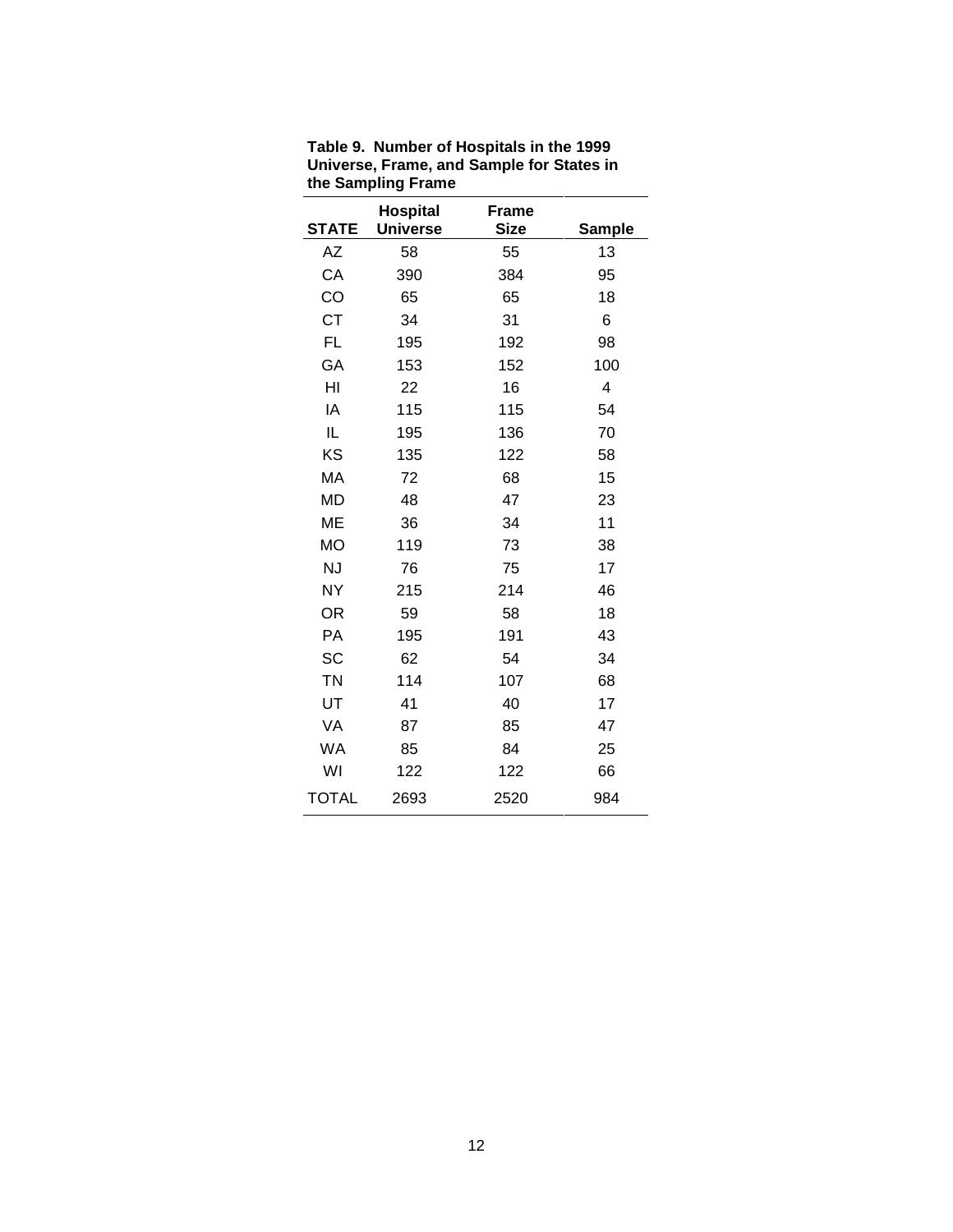

The above map shows that hospitals were sampled throughout each region of the United States. It also shows the effect of stratification on the sample. In the Northeast and West, where a higher proportion of states are represented, relatively fewer hospitals are sampled from each state than in the South and Midwest, where the proportion of states in the NIS is lower. The number of hospitals and discharges by state and region are shown in Table 10 below.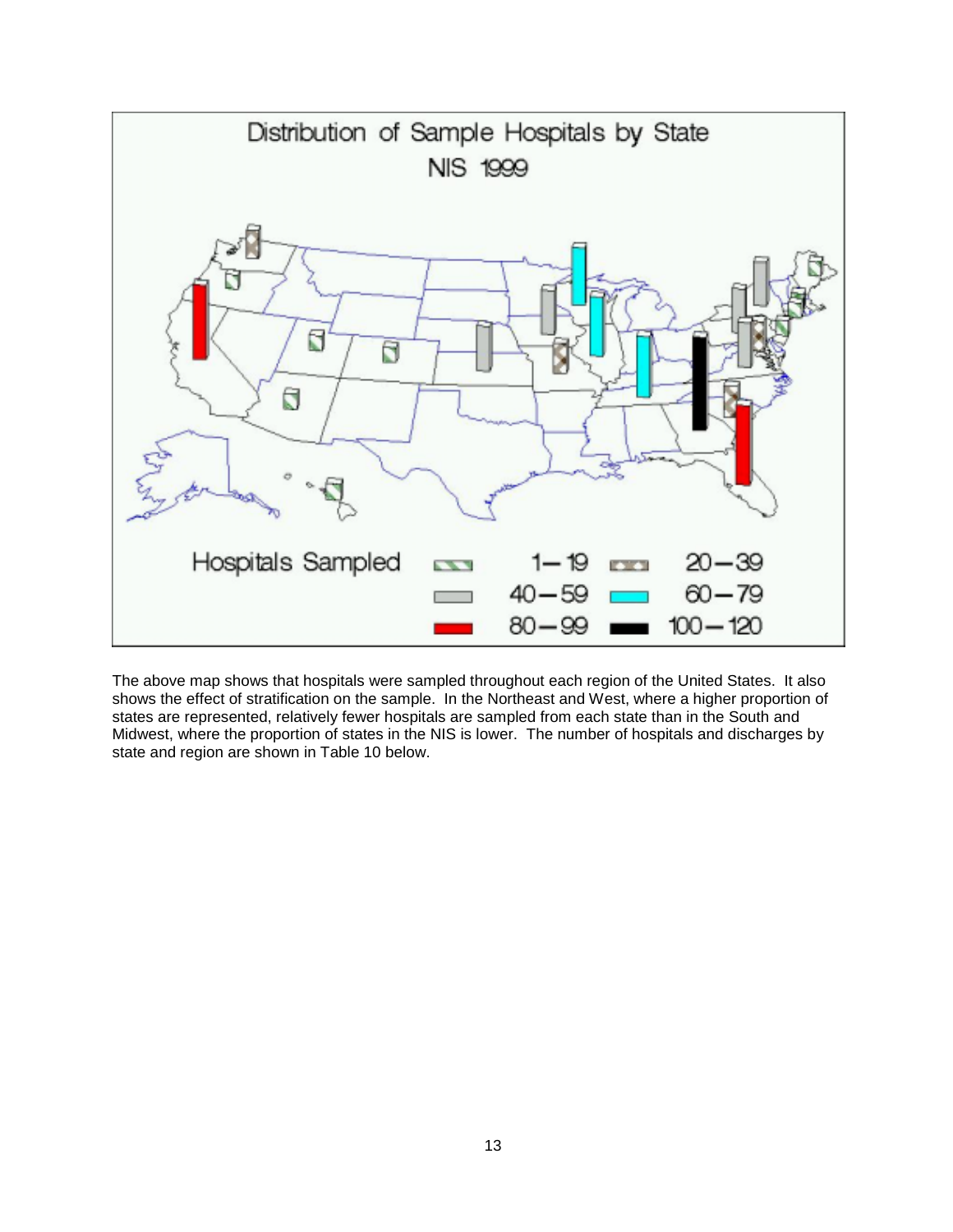|               |                 | <b>Number</b><br><b>Hospitals</b> | <b>Number</b><br><b>Discharges</b> |
|---------------|-----------------|-----------------------------------|------------------------------------|
| <b>REGION</b> | <b>State</b>    | in Sample                         | in Sample                          |
| Midwest       | lowa            | 54                                | 204,178                            |
|               | <b>Illinois</b> | 70                                | 585,800                            |
|               | Kansas          | 58                                | 155,474                            |
|               | Missouri        | 38                                | 322,494                            |
|               | Wisconsin       | 66                                | 343,345                            |
| Northeast     | Connecticut     | 6                                 | 81,302                             |
|               | Maine           | 11                                | 161,549                            |
|               | Massachusetts   | 15                                | 63,916                             |
|               | New Jersey      | 17                                | 223,290                            |
|               | New York        | 46                                | 473,191                            |
|               | Pennsylvania    | 43                                | 362,735                            |
| South         | Florida         | 98                                | 949,203                            |
|               | Georgia         | 100                               | 504,592                            |
|               | Maryland        | 23                                | 299,785                            |
|               | South Carolina  | 34                                | 210,717                            |
|               | Tennessee       | 68                                | 436,039                            |
|               | Virginia        | 47                                | 411,218                            |
| West          | Arizona         | 13                                | 113,248                            |
|               | California      | 95                                | 868,335                            |
|               | Colorado        | 18                                | 110,303                            |
|               | Hawaii          | 4                                 | 22,252                             |
|               | Oregon          | 18                                | 96,230                             |
|               | Utah            | 17                                | 65,887                             |
|               | Washington      | 25                                | 133,46                             |
| <b>TOTAL</b>  |                 | 984                               | 7,198,929                          |

**Table 10. Number of Hospitals and Discharges in the Sample by State and Region**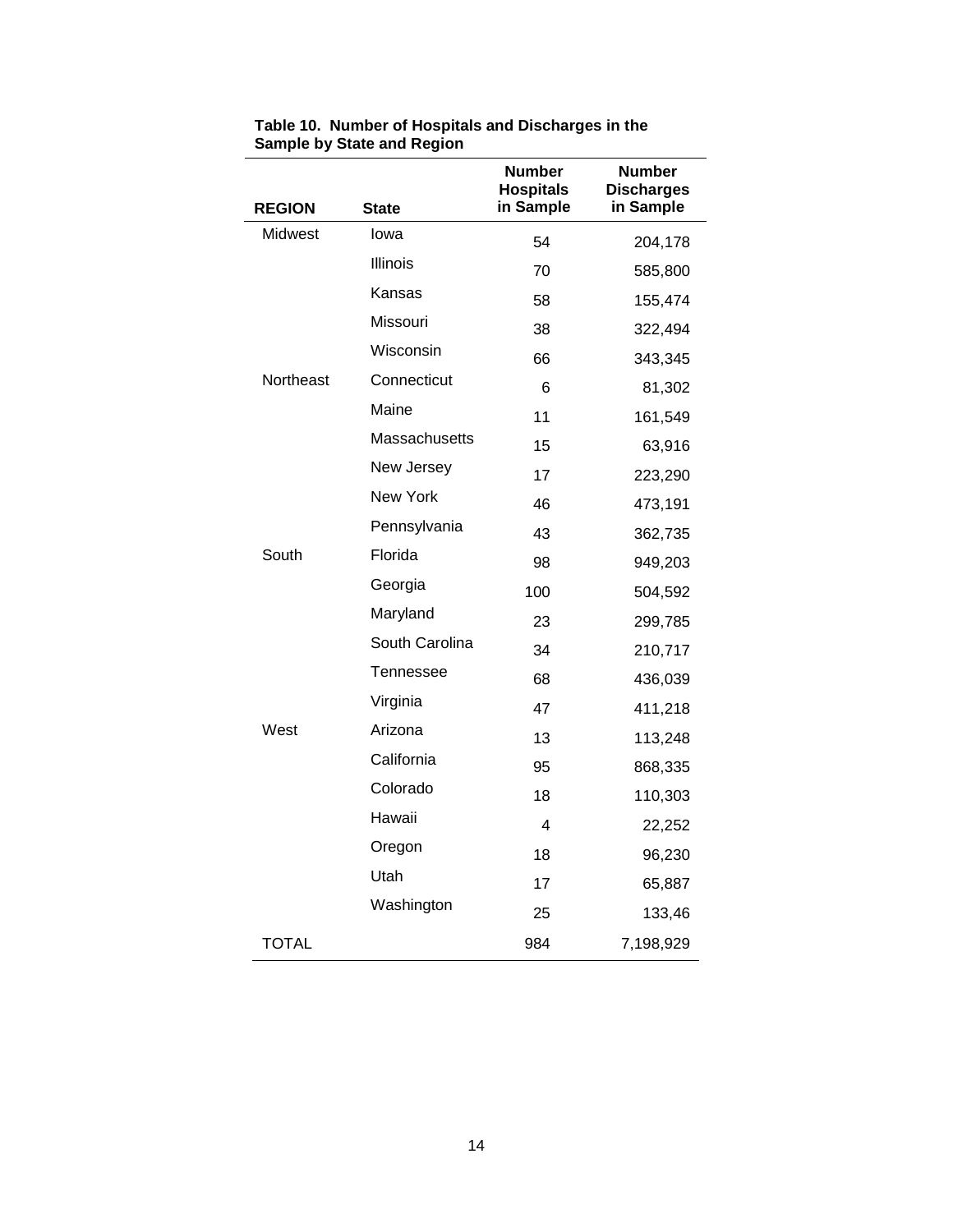#### **SAMPLING WEIGHTS**

Although the sampling design was simple and straightforward, it is necessary to incorporate sample weights to obtain state and national estimates. Therefore, sample weights were developed separately for hospital- and discharge-level analyses. Hospital-level weights were developed to weight NIS sample hospitals to the hospital universe. Similarly, discharge-level weights were developed to weight NIS sample discharges to the hospital universe.

## **Hospital Weights**

Hospital weights to the universe were calculated by post-stratification. For each year, hospitals were stratified on the same variables that were used for sampling: geographic region, urban/rural location, teaching status, bed size, and control. The strata that were collapsed for sampling were also collapsed for sample weight calculations. Within stratum s, each NIS sample hospital's universe weight was calculated as:

 $W_s$ (universe) =  $N_s$ (universe) ÷  $N_s$ (sample),

where  $W_s$ (universe) was the hospital universe weight,  $N_s$ (universe) and  $N_s$ (sample) were the number of community hospitals within stratum s in the universe and sample, respectively. Thus, each hospital's universe weight (HOSPWT) is equal to the number of universe hospitals it represented during that year. Since 20% of the hospitals in each stratum were sampled when possible, the hospital weights are usually around five.

## **Discharge Weights**

The calculations for discharge-level sampling weights were similar to the calculations of hospital-level sampling weights. The discharge weights usually are constant for all discharges within a stratum.

The only exceptions were for strata with sample hospitals that, according to the AHA files, were open for the entire year but contributed less than their full year of data to the NIS. For those hospitals, we adjusted the number of observed discharges by a factor of  $4 \div Q$ , where Q was the number of calendar quarters for which the hospital contributed discharges to the NIS. For example, when a sample hospital contributed only two quarters of discharge data to the NIS, the adjusted number of discharges was double the observed number. This adjustment was done only for weighting purposes. The NIS dataset only includes the actual (unadjusted) number of observed discharges.

With that minor adjustment, each discharge weight is essentially equal to the number of AHA universe discharges that each sampled discharge represented in its stratum. This calculation was possible because the number of total discharges was available for every hospital in the universe from the AHA files. Each universe hospital's AHA discharge total was calculated as the sum of newborns and hospital discharges.

Discharge weights to the universe were calculated by post-stratification. Hospitals were stratified just as they were for universe hospital weight calculations. Within stratum s, for hospital i, each NIS sample discharge's universe weight was calculated as:

 $DW_{\text{is}}(\text{universe}) = [DN_{\text{si}}(\text{universe}) \div \text{ADM}_{\text{si}}(\text{sample})] * (4 \div \text{Q}_{\text{i}}),$ 

where DW<sub>is</sub>(universe) was the discharge weight,  $DN_s$ (universe) was the number of discharges from community hospitals in the universe within stratum s; ADN<sub>s</sub>(sample) was the number of *adjusted* discharges from sample hospitals selected for the NIS; and  $Q_i$  was the number of quarters of discharge data contributed by hospital i to the NIS (usually  $Q_i = 4$ ). Thus, each discharge's weight (DISCWT) is equal to the number of universe discharges it represented in stratum s during that year. Since all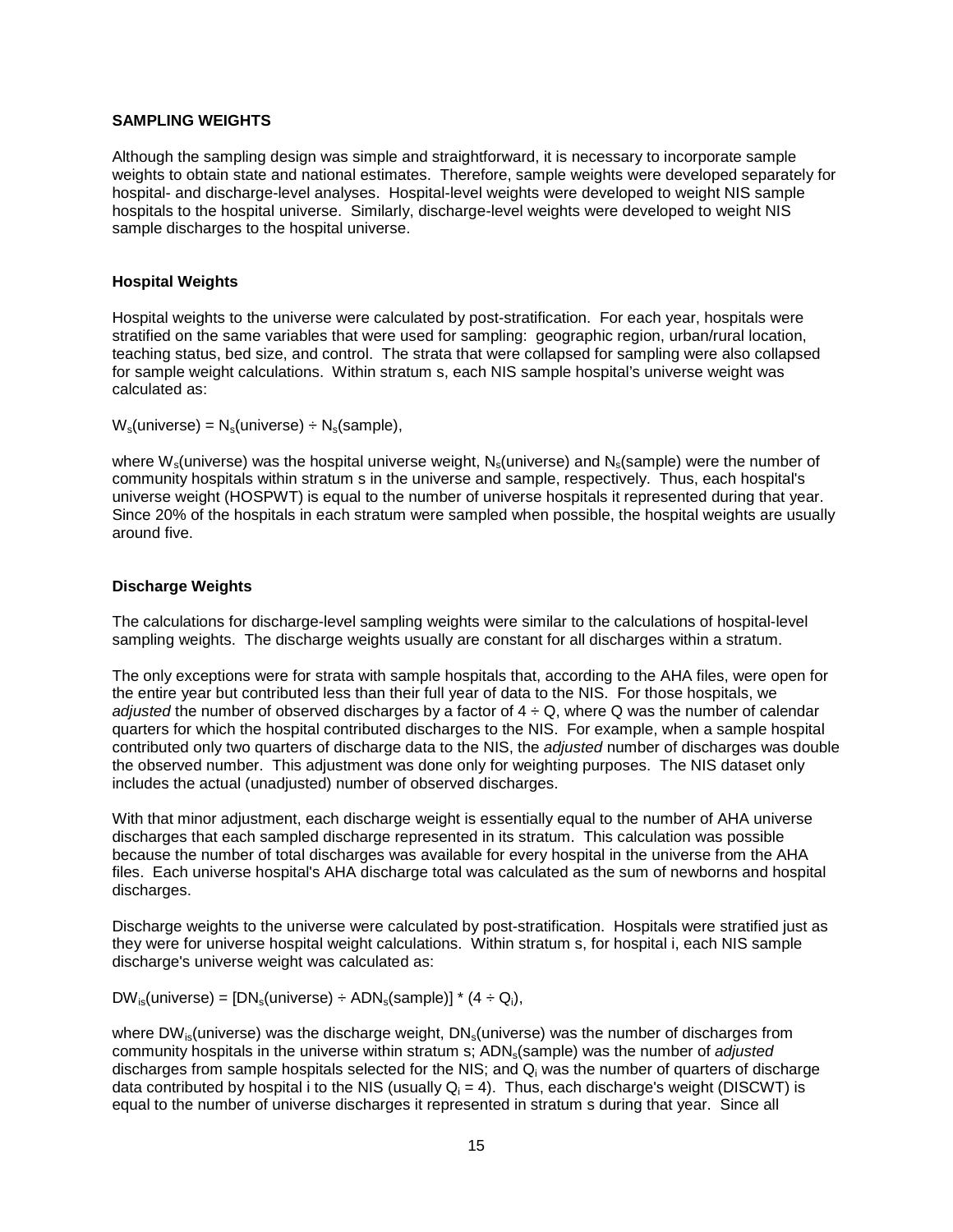discharges from 20% of the hospitals in each stratum were sampled when possible, the discharge weights are usually around five.

#### **Discharge Weights for 10 Percent Subsamples**

In the 10 percent subsamples, each discharge had a 10 percent chance of being drawn. Therefore, the discharge weights contained in the Hospital Weights file can be multiplied by 10 for each of the subsamples, or multiplied by 5 for the two subsamples combined.

## **DATA ANALYSIS**

#### **Variance Calculations**

It may be important for researchers to calculate a measure of precision for some estimates based on the NIS sample data. Variance estimates must take into account both the sampling design and the form of the statistic. The sampling design was a stratified, single-stage cluster sample. A stratified random sample of hospitals (clusters) were drawn and then all discharges were included from each selected hospital.

If hospitals inside the frame were similar to hospitals outside the frame, the sample hospitals can be treated as if they were randomly selected from the entire universe of hospitals within each stratum. Standard formulas for a stratified, single-stage cluster sampling without replacement could be used to calculate statistics and their variances in most applications.

A multitude of statistics can be estimated from the NIS data. Several computer programs are listed below that calculate statistics and their variances from sample survey data. Some of these programs use general methods of variance calculations (e.g., the jackknife and balanced half-sample replications) that take into account the sampling design. However, it may be desirable to calculate variances using formulas specifically developed for some statistics.

These variance calculations are based on finite-sample theory, which is an appropriate method for obtaining cross-sectional, nationwide estimates of outcomes. According to finite-sample theory, the intent of the estimation process is to obtain estimates that are precise representations of the nationwide population at a specific point in time. In the context of the NIS, any estimates that attempt to accurately describe characteristics (such as expenditure and utilization patterns or hospital market factors) and interrelationships among characteristics of hospitals and discharges during a specific year from 1988 to 1999 should be governed by finite-sample theory.

Alternatively, in the study of hypothetical population outcomes not limited to a specific point in time, analysts may be less interested in specific characteristics from the finite population (and time period) from which the sample was drawn, than they are in hypothetical characteristics of a conceptual "superpopulation" from which any particular finite *population* in a given year might have been drawn. According to this superpopulation model, the nationwide population in a given year is only a snapshot in time of the possible interrelationships among hospital, market, and discharge characteristics. In a given year, all possible interactions between such characteristics may not have been observed, but analysts may wish to predict or simulate interrelationships that may occur in the future.

Under the finite-population model, the variances of estimates approach zero as the sampling fraction approaches one, since the population is defined at that point in time, and because the estimate is for a characteristic as it existed at the time of sampling. This is in contrast to the superpopulation model, which adopts a stochastic viewpoint rather than a deterministic viewpoint. That is, the nationwide population in a particular year is viewed as a random sample of some underlying superpopulation over time. Different methods are used for calculating variances under the two sample theories. The choice of an appropriate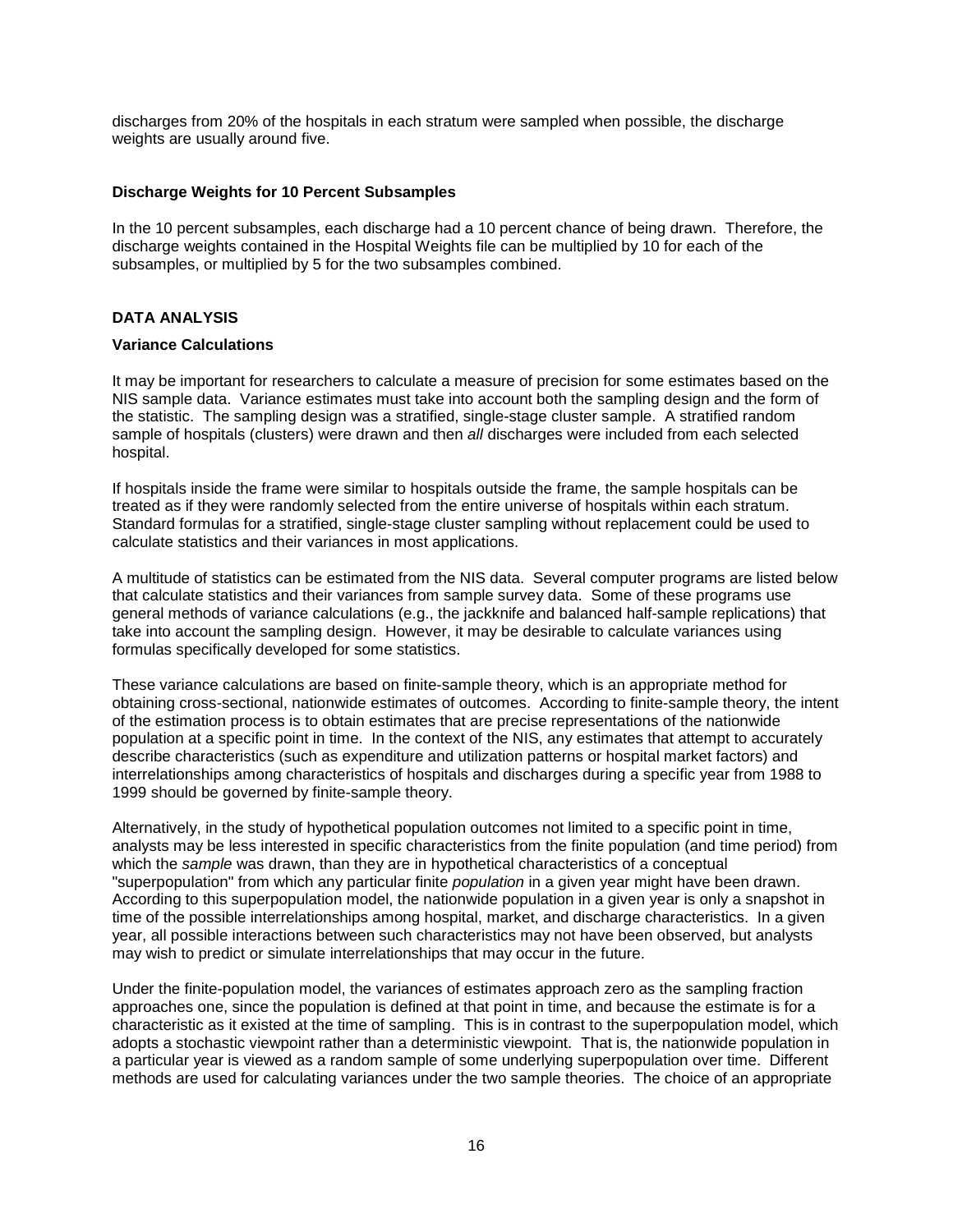method for calculating variances for nationwide estimates depends on the type of measure and the intent of the estimation process.

#### **Computer Software for Variance Calculations**

The hospital weights will be useful for producing hospital-level statistics for analyses that use the hospital as the unit of analysis, and the discharge weights will be useful for producing discharge-level statistics for analyses that use the discharge as the unit of analysis. The discharge weights would be used to weight the sample data in estimating population statistics.

In most cases, computer programs are readily available to perform these calculations. Several statistical programming packages allow weighted analyses.<sup>2</sup> For example, nearly all SAS (Statistical Analysis System) procedures incorporate weights. In addition, several statistical analysis programs have been developed that specifically calculate statistics and their standard errors from survey data. Version 8 of SAS contains procedures (PROC SURVEYMEANS and PROC SURVEYREG) for calculating statistics based on specific sampling designs. Also, OSIRIS IV, developed at the University of Michigan, and SUDAAN, developed at the Research Triangle Institute, do calculations for numerous statistics arising from the stratified, single-stage cluster sampling design. An example of using SUDAAN to calculate variances in the NIS is presented in the report: Calculating Variances Using Data from the HCUP Nationwide Inpatient Sample.<sup>3</sup> For an excellent review of programs to calculate statistics from survey data, visit the following web site: http://www.fas.harvard.edu/~stats/survey-soft/.

The NIS database includes a Hospital Weights file with variables required by these programs to calculate finite population statistics. In addition to the sample weights described earlier, hospital identifiers (Primary Sampling Units or PSUs), stratification variables, and stratum-specific totals for the numbers of discharges and hospitals are included so that finite-population corrections (FPCs) can be applied to variance estimates.

In addition to these subroutines, standard errors can be estimated by validation and cross-validation techniques. Given that a very large number of observations will be available for most analyses, it may be feasible to set aside a part of the data for validation purposes. Standard errors and confidence intervals can then be calculated from the validation data.

If the analytical file is too small to set aside a large validation sample, cross-validation techniques may be used. For example, tenfold cross-validation would split the data into ten equal-sized subsets. The estimation would take place in ten iterations. In each iteration, the outcome of interest is predicted for one-tenth of the observations by an estimate based on a model fit to the other nine-tenths of the observations. Unbiased estimates of error variance are then obtained by comparing the actual values to the predicted values obtained in this manner.

Finally, it should be noted that a large array of hospital-level variables are available for the entire universe of hospitals, including those outside the sampling frame. For instance, the variables from the AHA surveys and from the Medicare Cost Reports are available for nearly all hospitals. To the extent that hospital-level outcomes correlate with these variables, they may be used to sharpen regional and nationwide estimates.

As a simple example, each hospital's number of cesarean sections would be correlated with their total number of deliveries. The number of cesarean sections must be obtained from discharge data, but the number of deliveries is available from AHA data. Thus, if a regression can be fit predicting cesarean sections from deliveries based on the NIS data, that regression can then be used to obtain hospitalspecific estimates of the number of cesarean sections for all hospitals in the universe.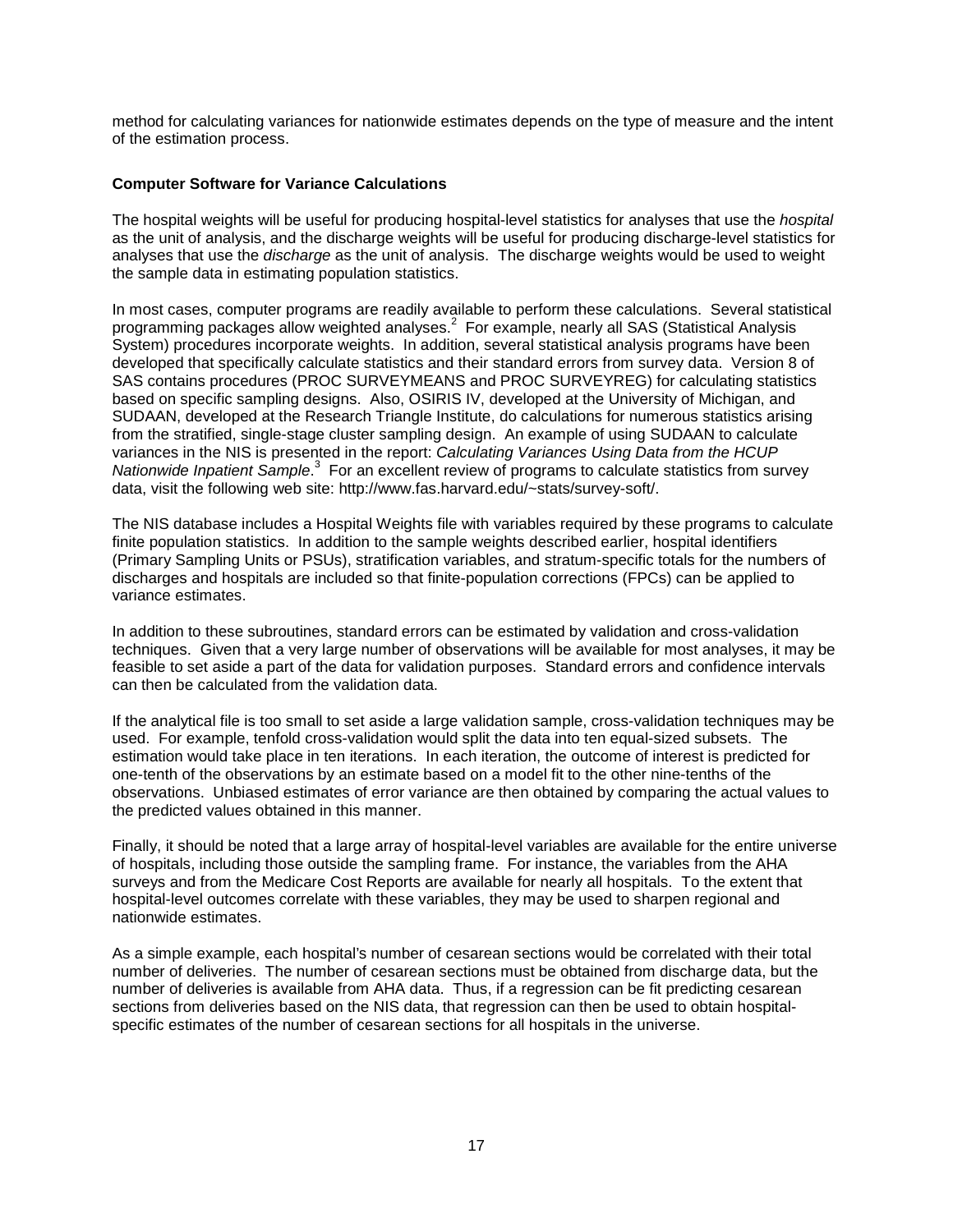#### **Longitudinal Analyses**

Hospitals that continue in the NIS for multiple consecutive years are a subset of the hospitals in the NIS for any one of those years. Consequently, longitudinal analyses of hospital-level outcomes may be biased if they are based on any subset of NIS hospitals limited to continuous NIS membership. In particular, such subsets would tend to contain fewer hospitals that opened, closed, split, merged, or changed strata. Further, the sample weights were developed as annual, cross-sectional weights rather than longitudinal weights. Therefore, different weights might be required, depending on the statistical methods employed by the analyst.

One approach to consider in hospital-level longitudinal analyses is to use repeated-measure models that allow hospitals to have missing values for some years. However, the data are not actually missing for some hospitals, such as those that closed during the study period. In any case, the analyses may be more efficient (e.g., produce more precise estimates) if they account for the potential correlation between repeated measures on the same hospital over time, yet incorporate data from all hospitals in the sample during the study period.

#### **Discharge Subsamples**

The two nonoverlapping 10 percent subsamples of discharges were drawn from the NIS file for each year for several reasons pertaining to data analysis. One reason for creating the subsamples was to reduce processing costs for selected studies that will not require the entire NIS. Another reason is that the two subsamples may be used to validate models and obtain unbiased estimates of standard errors. That is, one subsample may be used to estimate statistical models, and the other subsample may be used to test the fit of those models on new data. This is a very important analytical step, particularly in exploratory studies, where one runs the risk of fitting noise.

For example, it is well known that the percentage of variance explained by a regression,  $R^2$ , is generally overestimated by the data used to fit a model. The regression model could be estimated from the first subsample and then applied to the second subsample. The squared correlation between the actual and predicted value in the second subsample is an unbiased estimate of the model's true explanatory power when applied to new data.